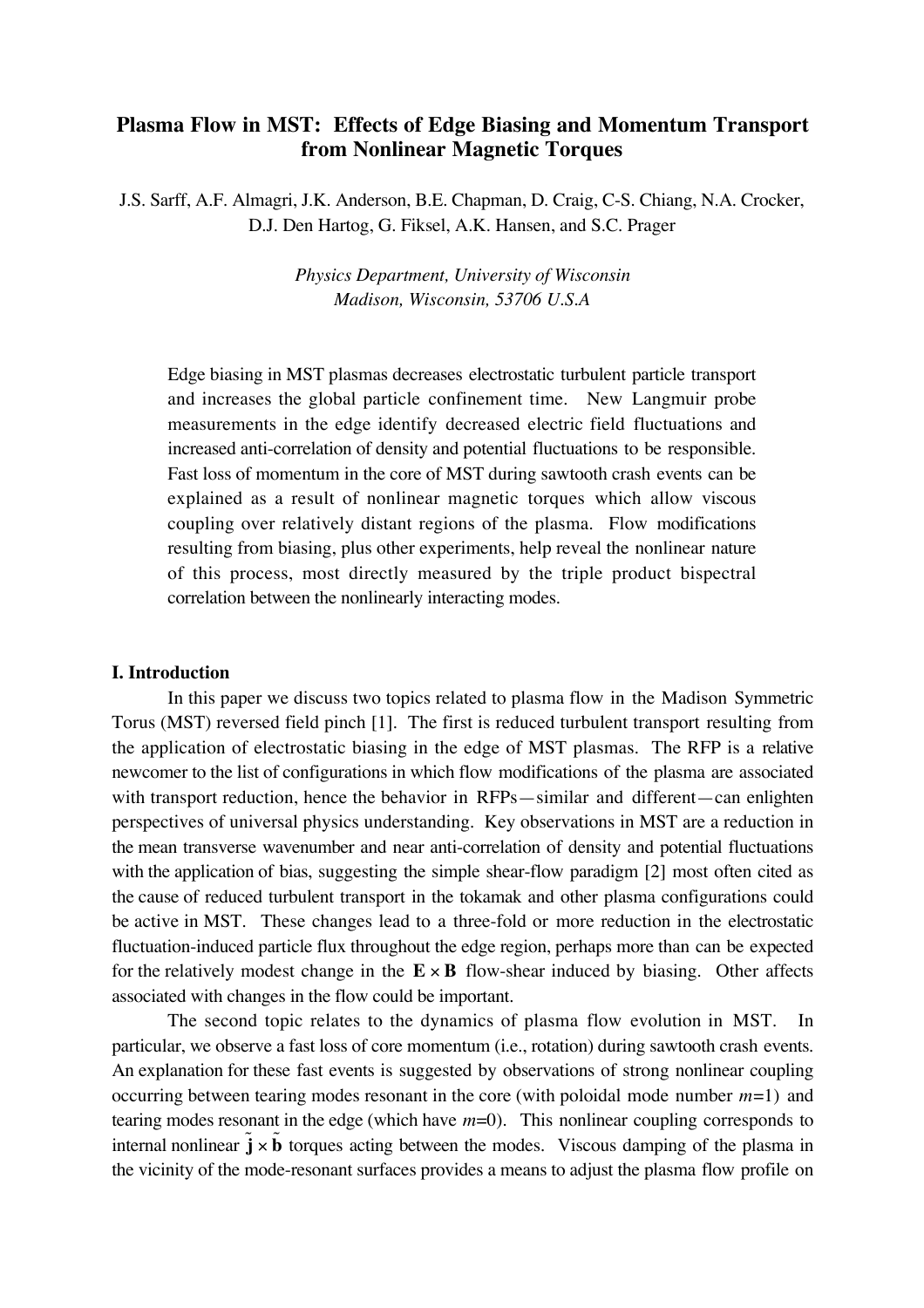a short time scale as a result of the torques. The *m=*0,1 magnetic fluctuations involved in this process apprear in RFP dynamics in many ways, including the transport of heat and particles, as well as the "dynamo" sustainment process which maintains the reversed field in a conventional Ohmically driven RFP. Perhaps it is not surprising that they are associated with the transport of momentum as well.

The MST is one of three large RFP devices operating in the world, with minor radius  $a=0.5$  m, major radius,  $R=1.5$  m, and plasma current  $I_p<0.5$  MA. (The other two similarlysized RFP devices are RFX in Italy and TPE-RX in Japan.) The plasmas in Section II were operated at relatively low current to allow the insertion of probes in the edge of the plasma.

#### **II. Turbulence Reduction with Electrostatic Biasing**

Biasing of MST plasmas has been accomplished using either conventional metal electrodes or miniature plasma sources, both giving similar results. The first biasing experiments in MST were conducted with miniature plasma sources, which operate as high current emission virtual cathodes [3]. Improved particle confinement was observed, probably related to a large change in the magnitude of the flow or enhanced flow-shear (detected on a global scale). Detailed turbulence measurements were not obtained, but a reduction in floating potential fluctuations was observed, and the global particle confinement time increased  $~50\%$ [4]. Since electrostatic turbulence was known to account for the particle loss in the edge of unbiased MST plamas [5], it was reasonable to guess that the turbulent particle flux was reduced with biasing, but direct measurements of the turbulent flux were not made for technical reasons.

Using a combination of a "triple" Langmuir probe and an additional floating tip probe (in a single assembly), new detail on the turbulent behavior of biased plasmas in MST has been obtained, exhibiting features similar to those recently found in RFX biased plasmas [6]. For these new Langmuir probe studies, a metal electrode was used to bias the MST plasma (a molybdenum rod exposed to the plasma only at the tip, elsewhere insulated from the plasma by a boron nitride sleeve). The frequency spectra of the constituents of the turbulent particle flux  $\Gamma = \langle \tilde{n}E \rangle / B$  measured at  $r/a = 0.98$  are shown in Fig. 1. Despite an increase in density fluctuations, the particle flux is substantially decreased over most of the measured frequency bandwidth  $f < 100$  kHz. This happens as a result of decreased transverse electric field fluctuations (reduced  $\tilde{\varphi}$  and mean  $k_{\varphi}$ ), and of near anti-correlation of the density and potential fluctuations for most frequencies, indicated by  $sin(\theta_{\tilde{n}\tilde{\omega}})$  of the cross-correlation phase. Similar turbulent particle flux measurements have been made at several radii  $r/a \ge 0.9$ , all showing large transport reductions as in Fig. 1. Although these turbulence changes can be understood in terms of the shear-flow paradigm, the shear in the electric field (and hence  $\mathbf{E} \times \mathbf{B}$  flow) within the edge region changes by less than a factor of two both in this and previous bias experiments in MST. We also note that electrostatic fluctuation-induced transport is *not* the dominant particle loss mechanism in the edge of biased plasmas, contrary to the case of unbiased plasmas. This follows from the fact the global particle balance confinement time is improved  $\sim 50\%$  while the turbulent flux decreases at least three-fold. A more detailed description of these new results is in preparation and will be reported elsewhere.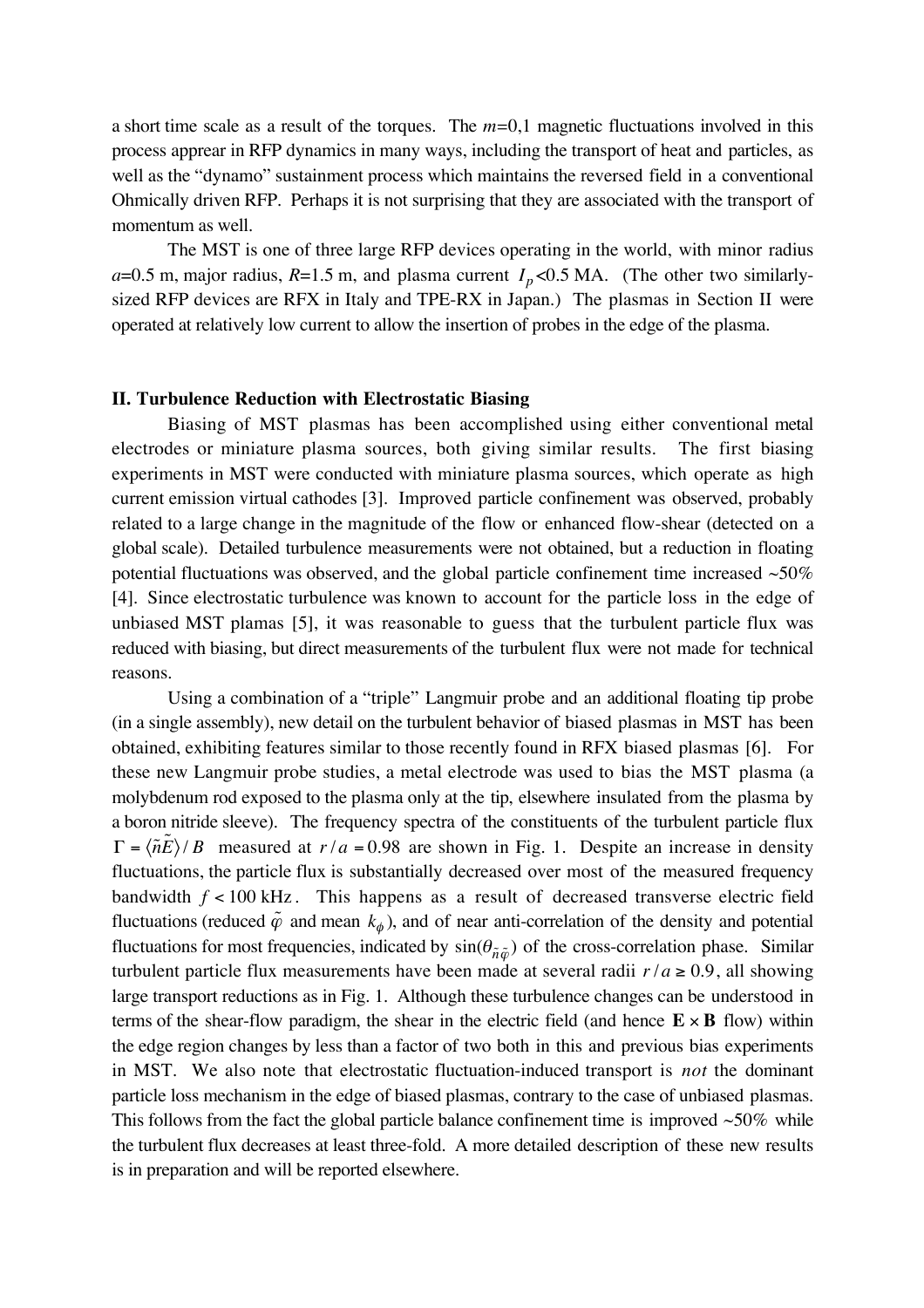

*Figure 1. Frequency spectra of (a) density fluctuations, (b) plasma potential fluctuations, (c) mean toroidal wavenumber, (d) turbulent particle flux, (e) cross correlation coherence of density and potential fluctuations, and (f) sine of the cross correlation phase of density and potential fluctuations.*

### **III. Nonlinear Magnetic Torques**

Plasmas in MST exhibit sawtooth oscillations [7] with features similar to those observed in tokamaks. A unique feature of the sawtooth in an RFP is that positive toroidal flux is generated in the abrupt "crash" phase by magnetic reconnection, which replenishes the resisitive decay that occurs in the "ramp" phase. This sawtoothing of the toroidal flux reflects the dynamo mechanism operating in MST, and the underlying MHD magnetic turbulent dynamics. Several other notable changes in the plasma occur during the fast  $\sim$ 100  $\mu$ s crash phase, one of which is the nearly complete loss of momentum (rotation) in the core of the plasma in a time about two orders of magnitude faster than classical collisional can produce.

Evidence suggests this fast momentum loss results from nonlinear magnetic torques operating between tearing modes resonant in the core and edge [8]. In MST, the plasma flow in the vicinity of a mode's resonant surface is seen to be strongly coupled to the mode, i.e., the mode and plasma co-rotate. Hence torques acting between the modes allow viscous coupling across relatively distant regions in the plasma.

Several experimental observations support this nonlinear torque hypothesis. First, and most directly, a nonlinear Lorentz force  $\langle \tilde{\mathbf{j}}_k \times \tilde{\mathbf{b}}_k \rangle$  (and an associated torque) results on a magnetic surface where mode **k** is resonant with the mean field  $(\mathbf{k} \cdot \mathbf{B} = 0)$  when the current density fluctuation  $\tilde{\mathbf{j}}_k$  is produced by the nonlinear coupling of **k** with two other modes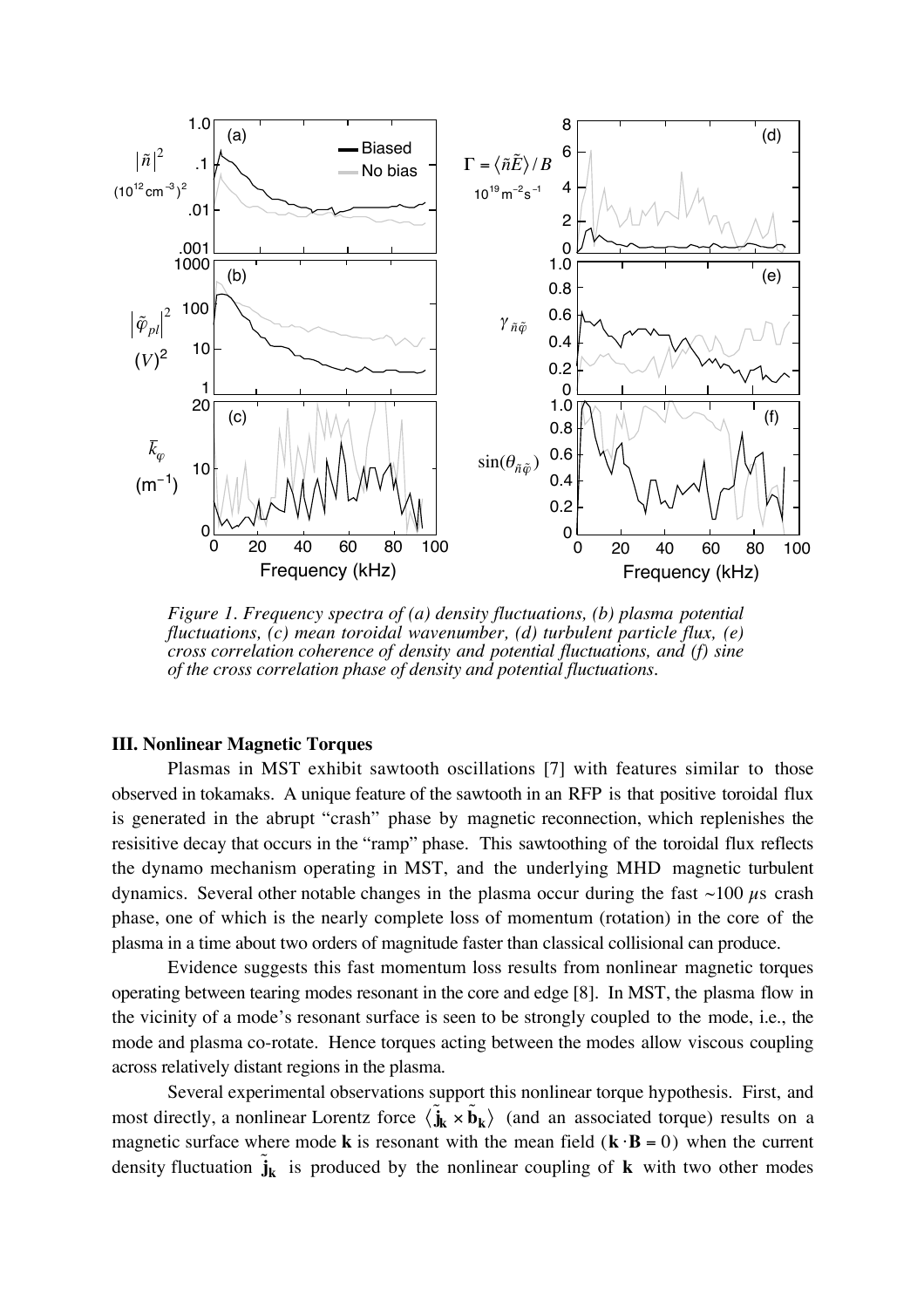satisfying the three-wave sum rule  $\mathbf{k} = \mathbf{k}_1 + \mathbf{k}_2$ . The magnitude of the nonlinearly generated current density will be related to the fluctuation amplitudes of the coupled modes  $j_k \sim b_{k_1} b_{k_2}$ , hence the magnitude of the nonlinear force (and torque) is proportional to the correlated triple product  $\langle b_k b_{k_2} b_{k_3} \rangle$  averaged over a flux surface. Note that this is essentially the magnetic bispectrum. Also note that these torques are "internal" (produce no net torque), so their main effect is to redistribute momentum by tending to flatten the momentum profile. The absolute magnitude of the torque depends on nonlinear coupling coefficients associated with overlap integrals of the spatial eigenfunctions of the involved modes [9,10], not easily measured. However, the bicoherence of three modes is detectable. Examples are shown in Fig. 2 for the largest expected three-wave interactions associated with the dominant mode  $m=1$ ,  $n=6$  in the core of MST. The key feature of these data is that the correlated triple products (Fig. 2b) peak sharply near the sawtooth crash ( $t = 0$  in this ensemble of sawtooth events) and vanish away from the crash. This results from the peaking of the magnetic fluctuation amplitudes at the crash, and from the phase locking of the modes at the crash. Phase locking in this way is the hallmark feature of nonlinear coupling.



*Figure 2. (a) Toroidal phase velocity of m=1, n=6 core mode, (b) dominant nonlinear triple products involving m=1, n=6 mode, (c) m=1 mode amplitudes, (d) m=0 mode amplitudes, (e) phase factors.*

A second experiment directly tests the nonlinear nature of the torque by removing one of the coupled modes from the system. In this case, the *m*=0 mode is easily removed by operating the plasma not as an RFP, but with safety factor  $q(a) > 0$ . The  $m=0$  mode is resonant at the *q*=0 surface, so such operation removes its resonant surface from the plasma. The experiment is done such that, during the course of a single dischage,  $q(a)$  is increased from zero to a small